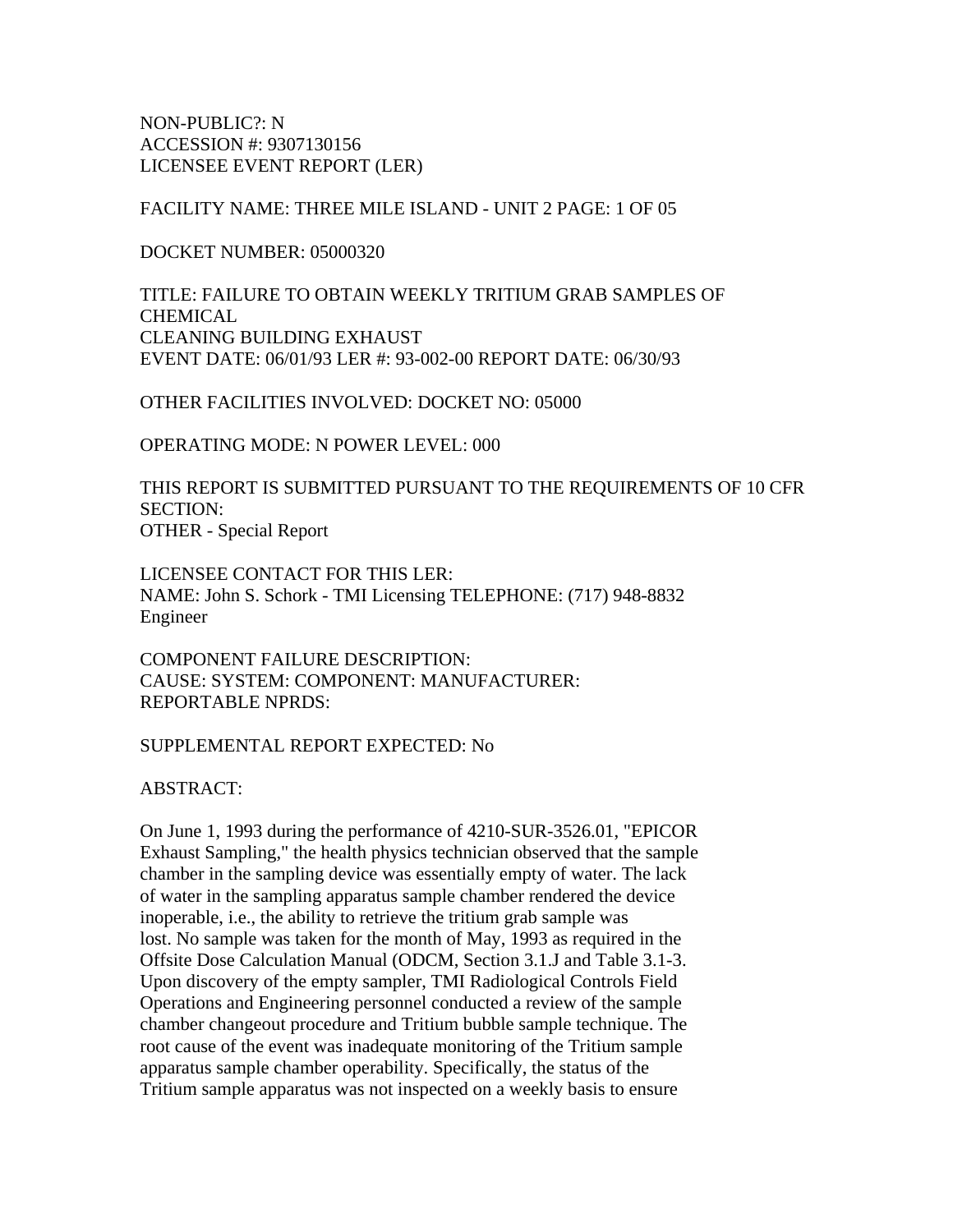its continued operability. Radiological Controls has initiated weekly inspections of the Tritium sample apparatus as a corrective action to preclude recurrence of this event.

## END OF ABSTRACT

### TEXT PAGE 2 OF 5

### I. PLANT OPERATING CONDITIONS BEFORE THE EVENT

The TMI-2 facility was in Mode 3. The TMI-2 EPICOR II system was shutdown at the time of the discovery of the "dry" sample chamber but the Chemical Cleaning Building (CCB) system exhaust ventilation system was operating. The EPICOR II system and the CCB exhaust ventilation system had been operated during the month of May, 1993, the sampling period.

II. STATUS OF STRUCTURES, COMPONENTS, OR SYSTEMS THAT WERE INOPERABLE AT THE START OF THE EVENT AND THAT CONTRIBUTED TO THE EVENT

 $N/A$ 

#### III. EVENT DESCRIPTION

On June 1, 1993, a TMI-2 Radiological Controls technician initiated performance of 4210-SUR-3526.01, "EPICOR Exhaust Sampling. " The TMI ODCM, Section 3.1.2.2.J, Table 3.1-3 and footnote b to Table 3.1-3 specify that Tritium grab samples shall be taken at least once per 7 days from the ventilation exhaust of the CCB (the CCB contains the EPICOR II water purification system and the terms EPICOR and CCB are often used interchangeably for the same structure) and analyzed at least monthly.

The method selected by TMI Radiological Controls for complying with this requirement has been to continuously sample the Chemical Cleaning Building (EPICOR) exhaust ventilation for Tritium by taking a slipstream flow from the exhaust ventilation and "bubbling" it through a water volume in a sample chamber. The water in the sample chamber is changed out on a monthly basis and the analysis of the Tritium in the sample chamber water is used to determine the release rate of the Tritium via the building exhaust. This sampling and analysis method has been successfully used to comply with surveillance requirement for several years.

During the performance of the surveillance, the Radiological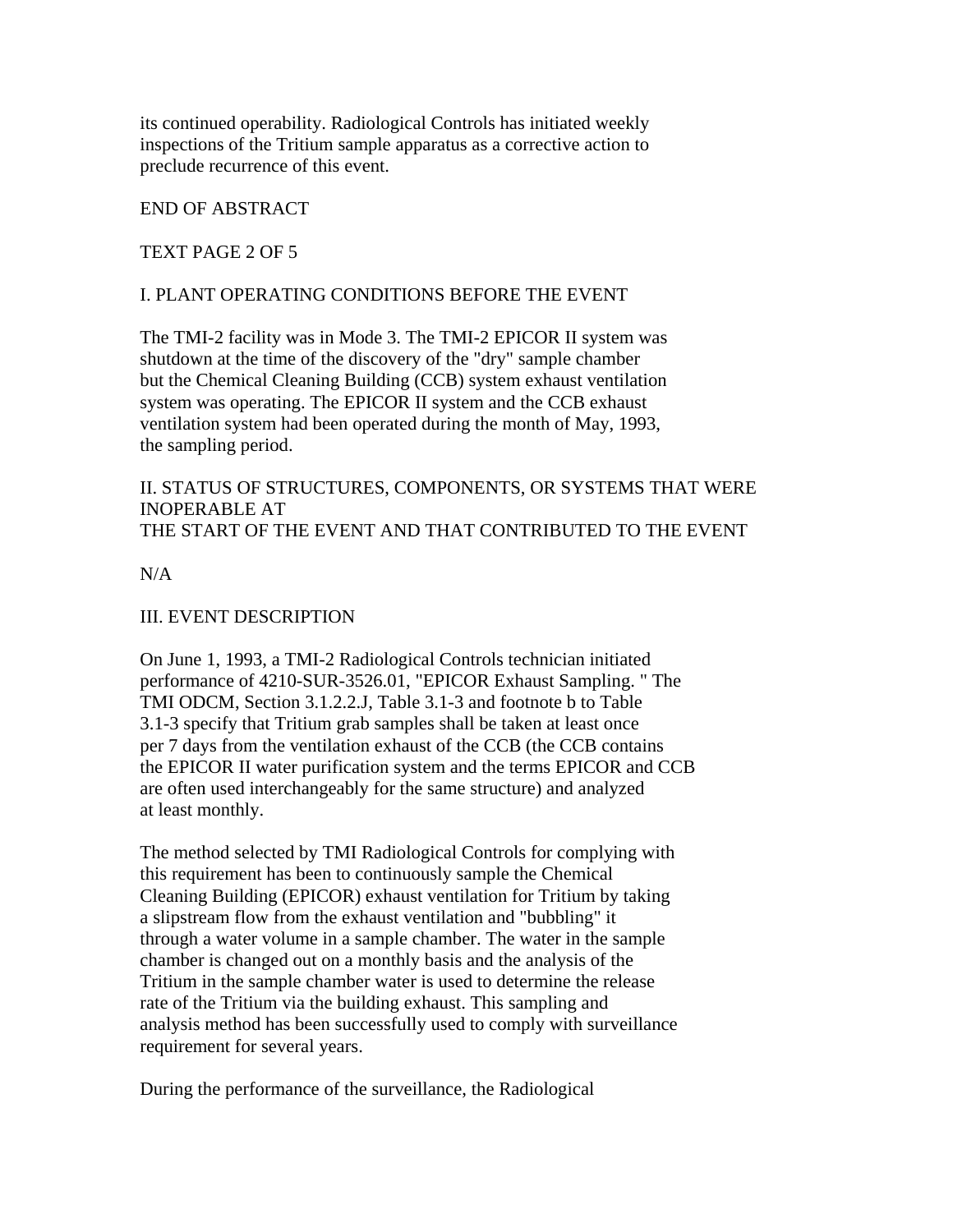Technician performing the changeout of the water in the sample chamber found the container had essentially no water. Therefore, there was no Tritium sample obtained from the exhaust ventilation of the CCB for the month of May, 1993.

#### TEXT PAGE 3 OF 5

Radiological Controls and TMI-2 Operations and Maintenance initiated a review of the sample changeout procedure and the Tritium "bubbler" sampling technique to determine the root cause of the event. This review was unable to identify the cause of the dry sample chamber. Two potential causes investigated were failure to refill the sample chamber at the beginning of the month of May or sampler flowrate was established at an excessive level which resulted in "dry-out" of the sample water volume.

It was judged unlikely that the sample chamber was not refilled because the surveillance procedure requires a step sign-off for the refill of the chamber and the step was signed off. In addition, the labelled and dated container which was used to refill the sample chamber in early May was retrieved. It was moist on the inside, indicating that it had contained water.

It is possible that the sampler flow rate during the month of May was above the usual flow rate of 75 cc/min. This could have been caused by either an incorrect setting or a drift in the setting. A significantly higher sampling flow rate could cause sample dryout. However, as with the refill of the sample chamber, there is a sign-off step requiring the setting of the 75 cc/min flow rate in the surveillance procedure and the step was signed off. Thus, it is judged to be unlikely that the sample flow rate was incorrectly set.

Although it was not possible to determine the cause of the dry sample chamber, it was possible to determine the root cause of the event. The event was the failure to comply with the surveillance requirement in the ODCM that requires, at a minimum, weekly grab samples with a minimum monthly analysis. Use of the Tritium "bubbler" sampling apparatus to obtain continuous "grab" samples, with monthly analysis of the sample, had been used for several years to comply with the surveillance requirement. Weekly monitoring of the CCB exhaust ventilation Tritium sampler was not believed to be necessary until the occurrence of this event because of several years of successful sampling using only monthly sample changeouts. However, if the sampling apparatus had been monitored on a weekly basis, any problem with the sample chamber would have been observed in time for a weekly grab sample to be taken. Therefore, the root cause of this event was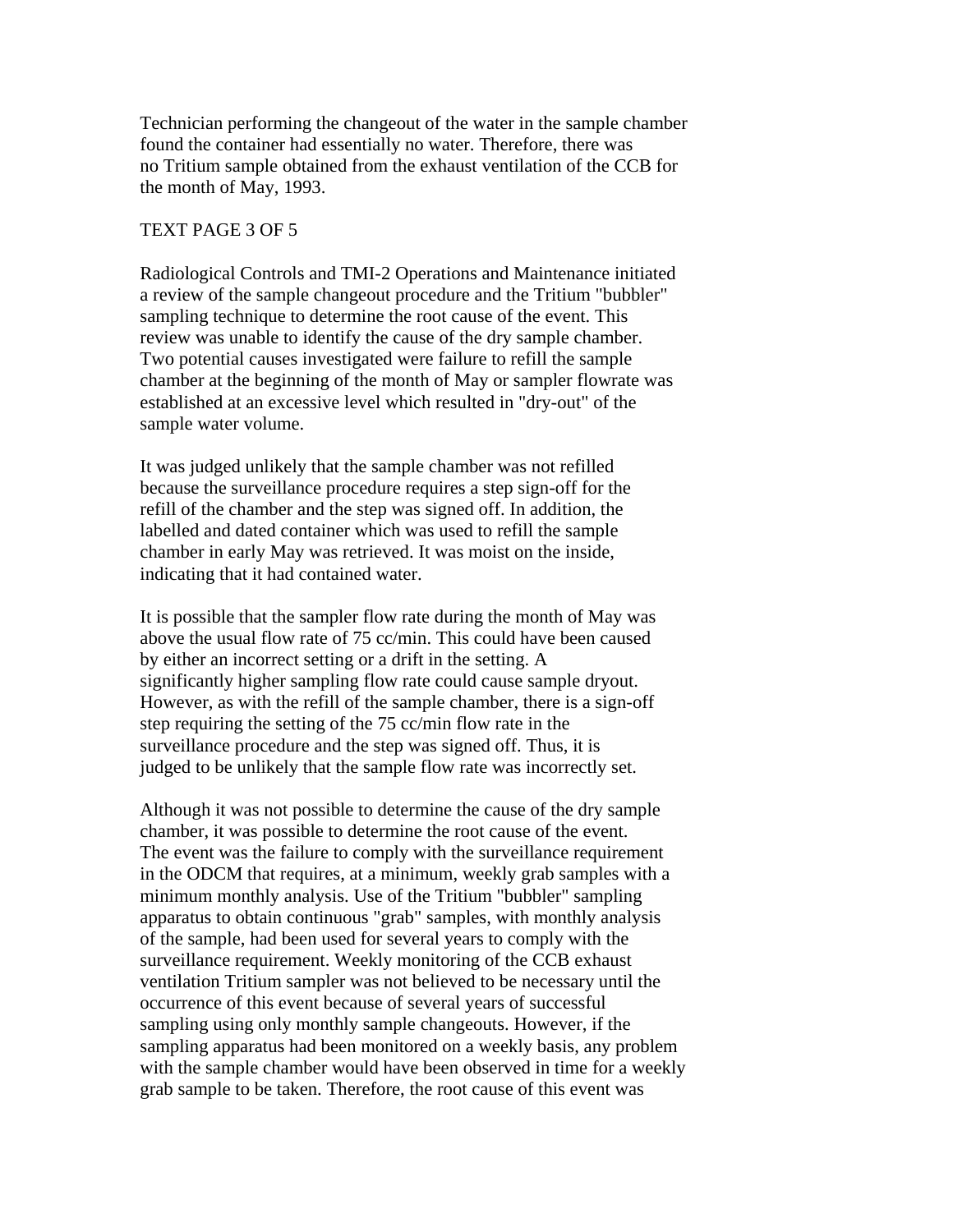inadequate monitoring of the sampling apparatus.

This event is not similar to previous events involving the failure to perform surveillances in a timely manner.

# TEXT PAGE 4 OF 5

## IV. ROOT CAUSE OF THE EVENT

The root cause of this event was a procedural inadequacy. TMI-2 Surveillance Procedure 4210-SUR-3526.01, "EPICOR Exhaust Sampling" does not require weekly monitoring of the Tritium sampling apparatus. Weekly monitoring of the sampling apparatus would have detected any problem with the sample chamber water volume and allowed for sufficient time to obtain a grab sample and therefore comply with the surveillance procedure.

## V. CORRECTIVE ACTIONS

Immediate

Upon discovery of the "dry" sample chamber, a 24 hour grab sample was taken of the CCB exhaust ventilation. In addition, TMI Radiological Controls performed a review of the cause of the event. As a result of that review, TMI Radiological Controls initiated weekly monitoring of the CCB Tritium sampler apparatus to ensure proper water level.

Long-Term

TMI Radiological Controls will modify the surveillance procedure 4210-SUR-3526.01, "EPICOR Exhaust Sampling" to incorporate the weekly surveillance requirement. There are no other Tritium sampling requirements in the TMI ODCM that require weekly grab samples and monthly analysis.

# VI. COMPONENT FAILURE DATA

 $N/A$ 

VII. AUTOMATIC OR MANUALLY INITIATED SAFETY SYSTEM RESPONSES

 $N/A$ 

# TEXT PAGE 5 OF 5

VIII. ASSESSMENT OF THE SAFETY CONSEQUENCES AND IMPLICATION OF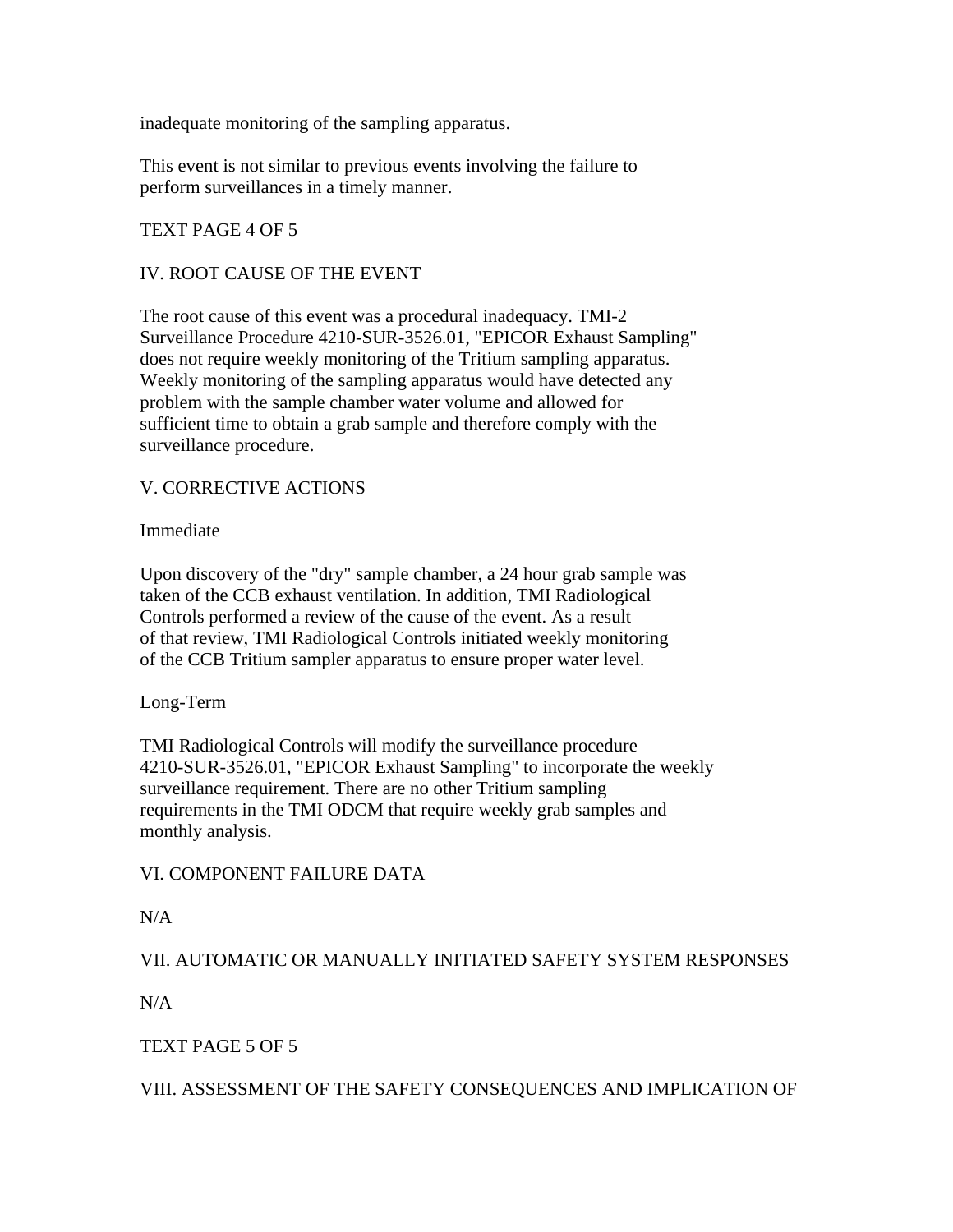#### THE EVENT

Because of the very low amounts of Tritium released via the CCB exhaust ventilation, the failure to measure the effluent airborne Tritium during the month of May, 1993, has no significant consequences or implications and posed no hazard to the health and safety of the public. A review of EPICOR operating records for the month of May showed minimal operation of the system. In its years of operation, this system has processed much larger quantities of water over a monthly period, with significantly higher concentrations of tritium and the Tritium releases from this building have historically been a very small fraction (0.01%) of allowable limits.

The volume of water processed by EPICOR in May was approximately half of the volume processed in April. The tritium concentration in the water processed during both months was essentially the same. Based on this data, it is reasonable to conclude that the amount of tritium released from the CCB in May was not significantly different from that released in any of the previous months in 1993 and posed no hazard to the health and safety of the public.

The TMI ODCM requires that Tritium releases from the CCB be reported as part of the Annual Effluent Report. In order to conservatively estimate the Tritium released from the CCB during the unmonitored month of May, the highest monthly report of airborne Tritium concentration measured in the effluent from this building in 1993 will be used as a conservative estimate for of the month of May for the data in the annual effluent report.

#### IX. PREVIOUS EVENT OF A SIMILAR NATURE

None.

#### ATTACHMENT 1 TO 9307130156 PAGE 1 OF 1

GPU Nuclear GPU Nuclear Corporation Post Office Box 480 Route 441 South Middletown, Pennsylvania 17057-0191 717 944-7621 TELEX 84-2386 Writer's Direct Dial Number:

(717) 948-8832

June 30, 1993